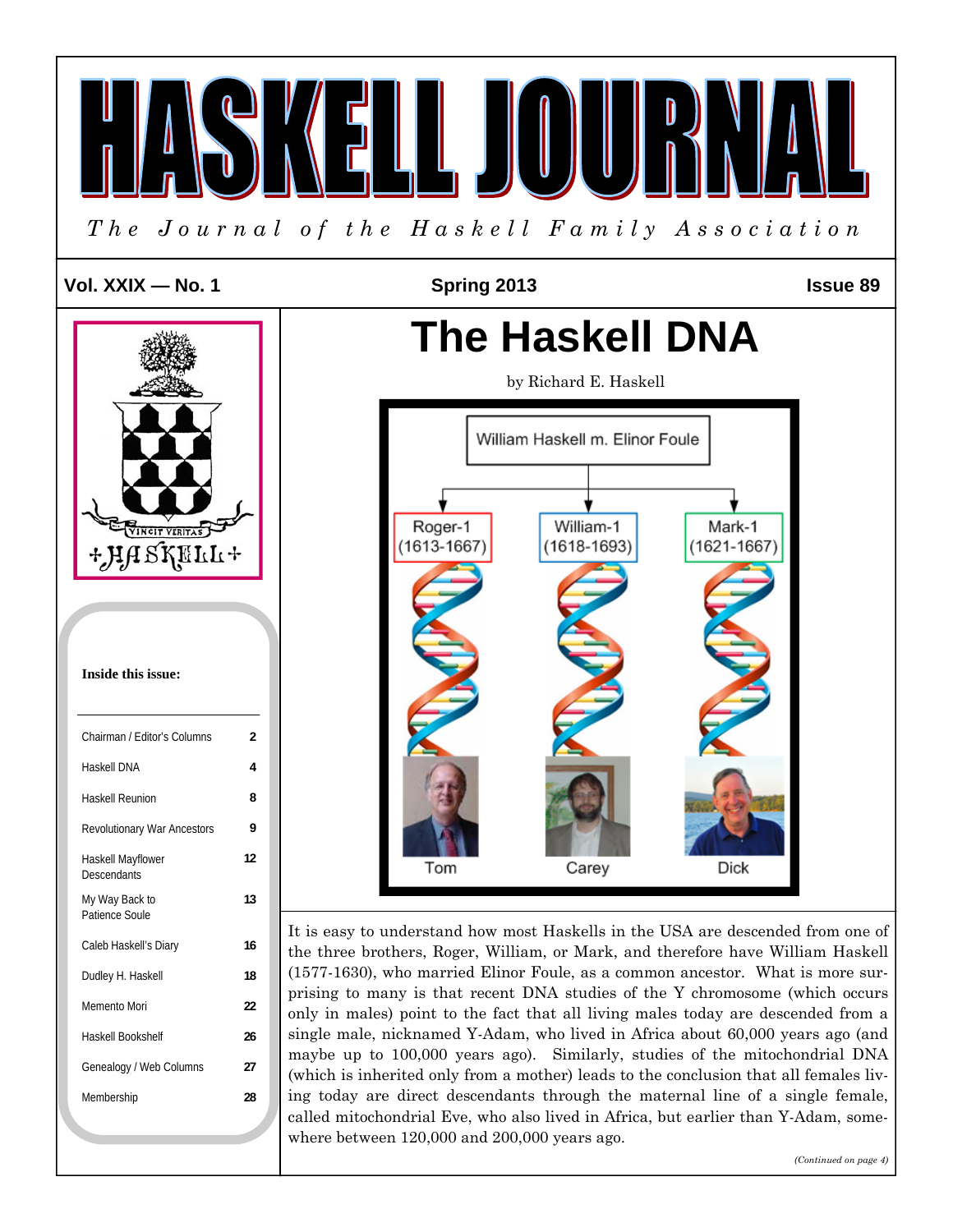### **Haskell DNA**

We will return to Y-Adam and mitochondrial Eve later, but for now, let's go back to the beginning of my DNA experience.

# **DNA Testing**

At the Deer Isle reunion in 2008, Tom Haskell brought with him some Y-DNA 37 Marker kits from Family-TreeDNA to hand out to interested members. Tom was going to use one to test himself, so I thought, "What the heck," and took one of the kits. When I got back to Michigan, I opened the kit, took out the toothbrush-like stick, and swabbed the inside of my cheek. I sealed up the resulting swab and mailed it to FamilyTreeDNA.

A few weeks later I received an email from Family-TreeDNA with a link to my own FamilyTreeDNA web page, which contained my results. From that web page I could print out my certificate, which is shown on page 7. It contains 37 numbers, printed out in three rows. I thought, "What do all these numbers mean?" However, also on my DNA web page, it told me that I matched three other Haskells, including Charles T. Haskell, III—i.e. "Tom". As we'll see, I didn't match Tom exactly on all 37 numbers, but we did match exactly on 35. FamilyTreeDNA said that there was a 98.89% probability that Tom and I shared a common ancestor 10 generations ago. Since I knew that 10 generations ago our common ancestor was, in fact, William Haskell, the father, (Tom is descended from the brother, Roger, and I am descended from the brother, Mark), it was at least gratifying to know that no "paternity surprises" had occurred on either of our family tree branches!

But I still wondered what these 37 numbers really meant. To find out, I had to learn a little about DNA.

### **A Little DNA Background**

DNA stands for DeoxyriboNucleic Acid (dee-ox-ee-ryeboh-new-clee-ic acid) and has the double-helix structure shown on the cover page. This structure was discovered by James Watson and Francis Crick in 1953. The DNA molecule is very long and skinny — if you could unwrap it, it would be about 6 feet long. But it is wrapped up and twisted into a small size that fits inside the nucleus of every cell in your body. This is called nuclear DNA. There is another small amount of DNA, called mitochondrial DNA, or mtDNA, which is found in the mitochondria outside of the nucleus. We will return to mtDNA later.

If you unwrap the helix shapes shown on the cover page, the structure would look like a ladder. The sides of the ladder are made up of alternating sugar

*(Continued from page 1)* (Deoxyribose)-phosphate pairs and form the backbone of the DNA molecule. The rungs of the ladder are made up of *base pairs* (or *nucleotides*). There are four possible bases, called *adenine* (A), *guanine* (G), *thymine*  (T), and *cytosine* (C). However, the base A can only be connected to the base T, and the base G can only be connected to the base C. On the DNA structure shown on the cover page, you will notice that the rungs of the ladder are either a yellow  $(A)$  – green  $(T)$  pair, or a red (G) − blue (C) pair. Because of this pairing requirement, if you know the sequence of bases along one of the backbone strands, you will automatically know the sequence along the other, since A will always be opposite T, and G will always be opposite C, and vice versa. This is important for DNA *replication*, where the DNA molecule is "unzipped" between the two bases on the ladder rungs, and new "complementary bases" come in along with another backbone side to form two new copies of the original DNA molecule.

> A sequence of bases along one of the backbones is therefore enough to define the entire DNA molecule. The two backbone sides have directions associated with them and are anti-parallel. The DNA sequence is read in a particular direction. Thus, a DNA sequence is just a sequence of the four letters, A, T, G, and C, such as, TCGATCCTAGCCTA. The human DNA consists of about 3 billion base pairs, over 99% of which are the same in all people.

> The human DNA is packaged into 46 chromosomes, made up of 23 chromosome pairs. The lengths of these chromosome pairs vary from about 16 mm for chromosome number 21 with over 48 million base pairs to about 85 mm with over 248 million base pairs for chromosome number 1. The first 22 chromosome pairs ( 1—22) are called *autosomes*, and you inherit one copy from your father and one copy from your mother. Chromosome number 23 is the sex chromosome. If you are a male, you have one X chromosome and one Y chromosome (XY). If you are a female, you have two X chromosomes (XX). You inherit one of these from your mother and one from your father. However, since your mother had two X chromosomes, you must get an X chromosome from her. However, your father has an X and a Y, so you have a 50-50 chance of getting an X or a Y from your father. If you get the X, you are a female and if you get the Y, you are a male.

> The DNA within a chromosome is further divided into sequences called *genes*, that contain the genetic code to produce various proteins. The entire set of 46 chromosomes is called the *genome*. The process of copying the genetic code in a gene (the string of A, T, C, and Gs) to an RNA molecule, called *transcription*, and then form- *(Continued on page 5)*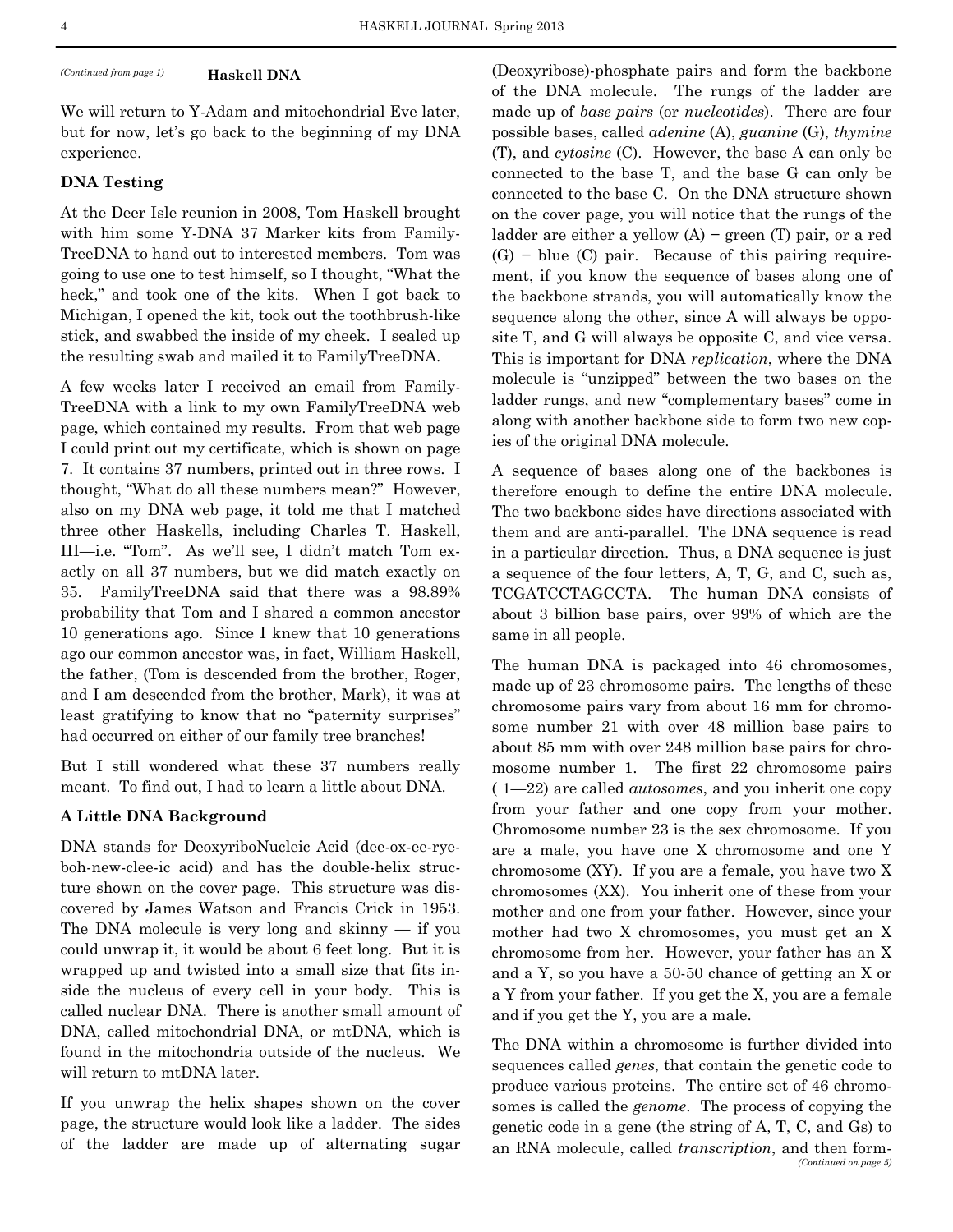**Haskell DNA** 

ing a specific protein from 3-letter-coded amino acids is a fascinating one, which is worth watching on a number of YouTube videos. The following link is one good example showing a computer-generated animation in real time:

# http://www.youtube.com/watch?v=yqESR7E4b\_8

The U.S. Human Genome Project began in 1990 and was completed in 2003. Some of the goals of the project were to determine the sequences that make up the 3 billion base pairs of the human DNA and to identify the approximately 20,000—25,000 genes in the human DNA. It was found that less than 2% of the genome provides the codes used for generating proteins, and that repeated sequences that are not codes for producing proteins, called "junk DNA," make up at least 50% of the human genome.

#### **The Haskell DNA Results**

We have seen that if you are a male, you got your Y chromosome from your father. And your father got his Y chromosome from his father, and so forth back through the direct male line of ancestry. If everyone's Y chromosome were the same, it would be useless for genealogy purposes. However, while the DNA replication process is very accurate, every now and then a mistake will be made, called a *mutation*, that will be passed on to the next generation. A Y-DNA *marker* is the location along the Y chromosome where these mutations occur. The DYS numbers on my certificate on page 7 are numbers that refer to a particular marker, or location along the Y chromosome. The list of 37 numbers under each DYS number is called my *haplotype*. Each of these numbers is referred to as an *allele*.

The particular category of DNA mutations used in the Y-DNA 37 test is called *Short Tandem Repeats*, or STRs. My allele number is the number of repeats of a particular DNA sequence at that marker location. As an example, marker DYS#391 repeats the DNA sequence TCTA from 6 to 14 times. From my certificate on page 7, the fourth entry on the first row shows my allele value for this marker to be 10. Therefore, my sequence would look something like the following:

# GTCTGTCTG/**TCTA/TCTA/TCTA/TCTA/TCTA/ TCTA/TCTA/TCTA/TCTA/TCTA/**TCTGCCTATC

where the sequence TCTA repeats 10 times.

Studies of over 36,000 samples showed that an allele value of 10 is the most common for this marker, occurring 55.8% of the time. The studies also showed that the mutation rate for this marker is 0.00265, or

*(Continued from page 4)* 0.265%. This means, on the average, for this particular marker you would expect one change in 377 generations.

> Other markers have different mutation rates. For example, marker DYS# 464 has an average mutation rate of 0.00566, which corresponds to one change in 176 generations, and marker CDY (also know as DYS# 724) has an average mutation rate of 0.03531, which corresponds to one change in 28 generations. Remember, these are all averages, and actual rates for a particular ancestry line could vary considerably. When comparing two individuals to see if they have a high probability of a common ancestor within so many generations, it is necessary to compare multiple markers. Early Y-DNA testing often used 12 or 25 markers. Now the most common is 37 markers, which is the test I took with the results shown on page 7.

> As I mentioned earlier, FamilyTreeDNA told me that I matched three other Haskells with a high probability of a common ancestor within 10 generations. The differences between my haplotype and the other three occurred in the DSY# 439, DSY# 464, and CDY markers. The DSY# 464 and CDY markers are so-called "multi-copy" markers and are known to have a higher mutation rate than other markers. The CDY marker has two copies (*a* and *b*), and the DSY# 464 marker has four copies (*a*, *b*, *c*, and *d*). The allele values of the DSY# 439 and the two multi-copy markers for the four Haskell tests are shown in Table 1. On all other markers, we matched 100%.

**Table 1 Comparison of Haskell Alleles** 

| <b>Marker</b> | A  | в  | C    | D  |
|---------------|----|----|------|----|
| 439           | 12 | 12 | 12   | 11 |
| CDYa          | 36 | 38 | 37   | 36 |
| CDYb          | 37 | 38 | 37   | 37 |
| 464a          | 15 | 15 | 15   | 15 |
| 464b          | 15 | 15 | 15   | 15 |
| 464c          | 17 | 17 | (16) | 17 |
| 464d          | 18 | 18 | 18   | 18 |

In Table 1, I am Haskell-A, descended from the brother, Mark and Tom is Haskell-B, descended from the brother, Roger. The other two Haskells, labeled C and D are both descended from the brother William. Haskell-C is descended through the William-Joseph line and Haskell-D is descended through the William- *(Continued on page 6)*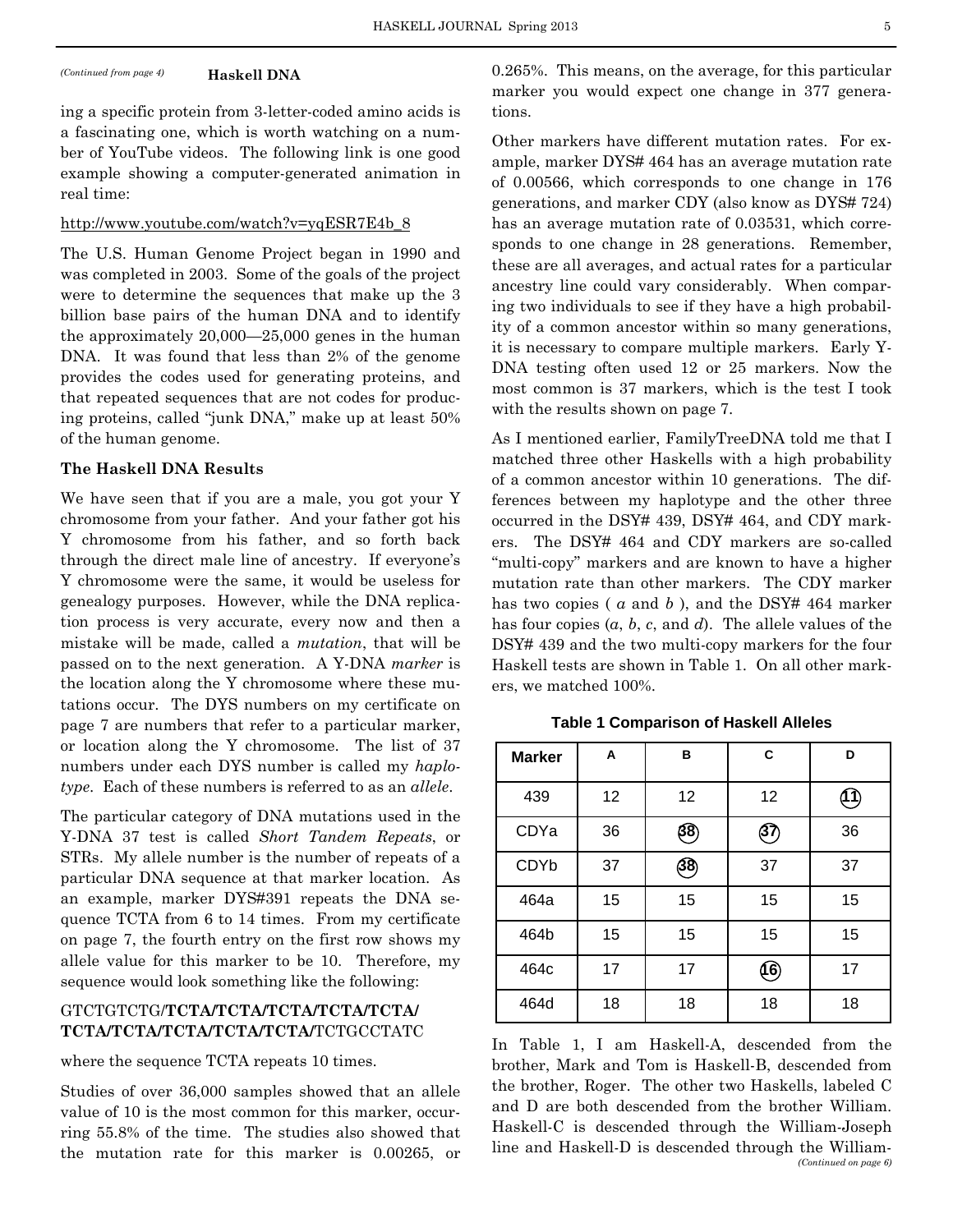#### *(Continued from page 5)* **Haskell DNA** cient mutation. **Haskell DNA**

William line. The allele values that differ from mine in column 1 are circled in Table 1. Note that the only difference between A and D is marker 439, which differs by 12 − 11 = 1. The *genetic distance* between A and D is therefore 1. There are two marker differences between A and C, CDYa and 464c. Each has an absolute value difference of 1 and, therefore, the total genetic distance between A and C is 2. The difference between A and B occurs only with the multi-copy marker, CDY. The difference in CDYa is 2 and the difference in CDYb is 1. FamilyTreeDNA calls this a total genetic distance of 3. However, some researchers believe that a mutation will occur in all copies of a multi-copy mutation as one event, and would classify the genetic distance between A and B as 1. Another property of the multicopy markers is that the allele values are always reported in sorted order from smallest to largest. This means that apparent differences may not be real differences. As long as any of the copies have the same allele value, that difference will be zero.

From Table 1 there are hints, but no proof, of what the allele values would have been for William Haskell, the father of the three brothers. For marker 439 it looks as if D is the odd man out and that 12 is the original value for William. For the CDY marker, it is not so clear. The original value may have been 37 for both copies and B increased both by 1, while A and D decreased CDYa by 1. But there could be other explanations, and it will take more Haskell DNA samples to determine when and where in the family tree particular mutations occurred. Again, from the limited four samples we have, a good candidate for the four 464 samples would be 15-15-17-18. Only column C in Table 1 differs from this sequence.

# **Haplogroups**

In addition to sending me the certificate on page 7, FamilyTreeDNA told me that my *haplogroup* was R1b1a2, also known as R-M269. A haplogroup is a group of similar haplotypes that have a common distant ancestor. The haplogroups are defined in terms of a different kind of mutation, called a *Single Nucleotide Polmorphism*, or SNP. In this case, only a single base in the Y-DNA (A, T, C, or G) changes by chance. For example, what should be a T might get passed on to the next generation as a C. Such an occurrence is very rare and it normally happens only once at a particular loci, or location, on the Y chromosome. This means that all future descendants of the person who first gets this mutation will have this mutation. If most of the population has a particular SNP, it must be a very an-

The SNP mutations are designated by a letter and number, and the R1b1a2 haplogroup is characterized by having the M269 SNP mutation. It is estimated that this mutation occurred between 4,000 and 10,000 years ago, and is a sub-group of the R1b haplogroup, which is the most common haplogroup in European populations, is associated with the marker M343, and dates from about 25,000 years ago. The R1b haplogroup is itself a sub-group of the Haplogroup R, which has the marker M207 and is believed to originate in central or south Asia 20,000—34,000 years ago. Four or five additional markers from even earlier times takes us back to our Y-Adam in Africa over 60,000 years ago. A map showing the migration of the different haplogroups out of Africa and into the rest of the world is shown on page 7.

# **Other DNA Tests**

We have stressed the Y-DNA test, because that is the one I took and follows the male line of ancestry. There is another test, called the mtDNA test, which follows the maternal line of ancestry. The mitochondria DNA is passed to the next generation only through the mother's egg. This test is primarily used to find ethnic ancestry and produces migration maps of haplogroups similar to the figure on page 7.

There are also DNA tests that you can take that measure SNP mutations in the autosomal chromosomes and are therefore not limited to the paternal or maternal line, but can include mutations that come from any one of your ancestors. The National Geographic Society is sponsoring the Genographic Project, and their Geno 2.0 DNA kit is designed to find your deep ancestry. It will tell you what percent of you ancestry is European, African, and East-Asia/Native American. FamilyTreeDNA has a Family Finder autosomal DNA test, which will provide the same information, and in addition, allow you to find relationships within the past 4 - 5 generations. (This is their most expensive test!)

### **The Haskell HFA DNA Project**

The Haskell Family Association has started its own DNA project within FamilyTreeDNA. Such a project provides discounts for the Y-DNA 37 test. There is another DNA project within FamilyTreeDNA, which includes Haskell, Peterson, and Soule surnames, and you may wish to join that project as well. The main goals of the Haskell HFA DNA projects are

 Use DNA testing to confirm the lines of descent from William Haskell and Elinor Foule in our extensive database.